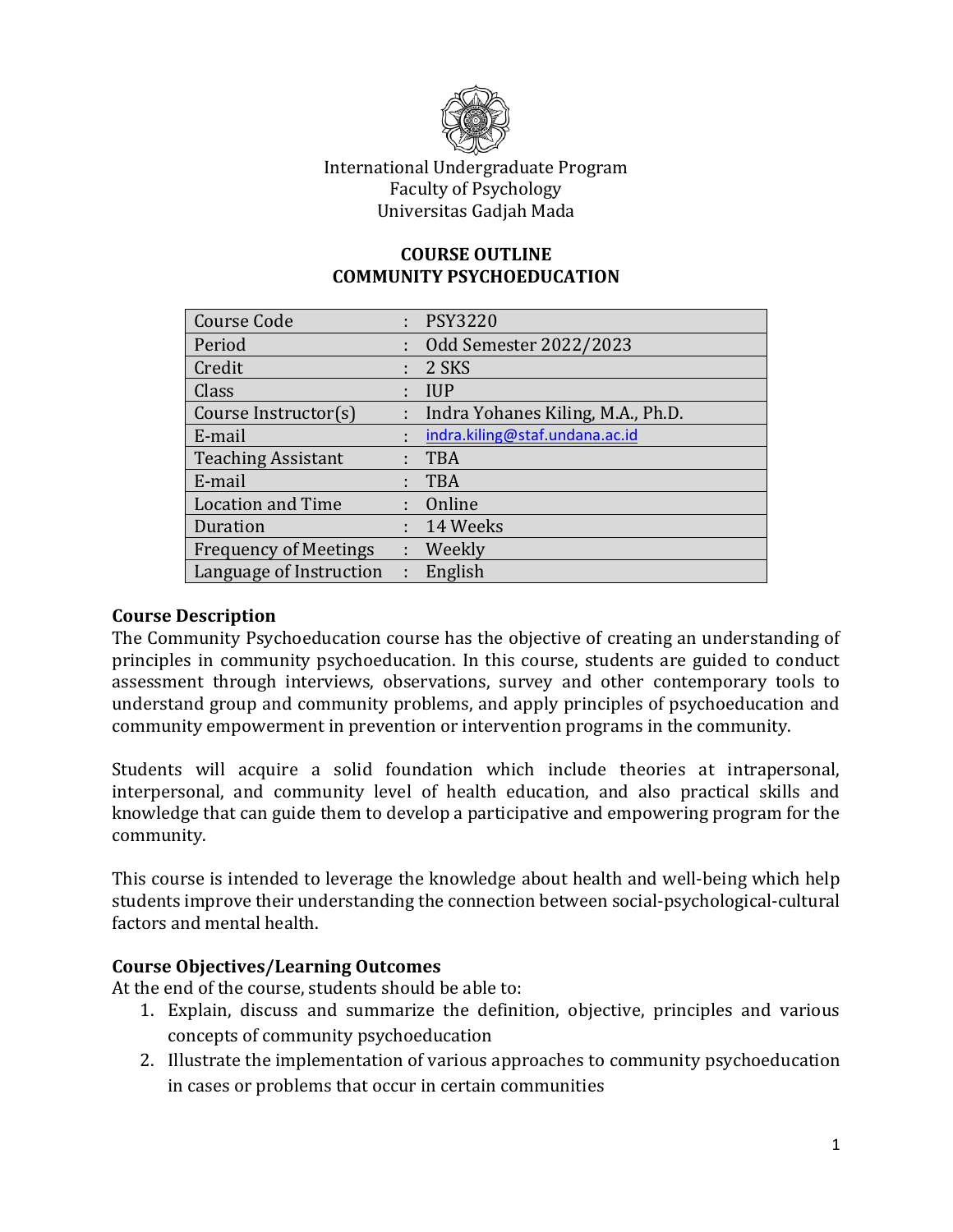- 3. Able to differentiate the advantage and disadvantage of various approaches to community psychoeducation and conduct a fitting/relevant analysis for a certain case
- 4. Able to conduct a critical evaluation of recent research and complete a project related to the implementation of various approach in community psychoeducation
- 5. Able to design, conduct participatory appraisal and psychoeducation program in a certain community
- 6. Able to complete a proposal and final report with correct citation and referencing using APA style

## **Required Readings**

Main:

- 1. Glanz, K., Rimer, B. K., & Viswanath, K. (Eds.). (2008). *Health Behavior and Health Education: Theory, Research and Practice.* John Wiley & Sons.
- 2. Bordbar, M. R. F. , & Faridhosseini, F. (2012). Psychoeducation for Bipolar Mood Disorder. In (Ed.), Clinical, Research and Treatment Approaches to Affective Disorders. IntechOpen. https://doi.org/10.5772/31698

### **Methods of Instruction:**

| Lectures                     | $:35\%$ |
|------------------------------|---------|
| <b>Discussion</b>            | $:30\%$ |
| <b>Facilitations</b>         | $:15\%$ |
| Group work/independent study | $:10\%$ |

#### **Course Assessment**

The final grade of the course will be compiled proportionally from the components below: 1. Examination (90%)

- a. Mid-term exam
- b. Final exam
- c. Assignments
- 2. Class Participants (10%)

Total: 100%

Course Requirements/Methods of Evaluation:

## **1. Examination (90%)**

## a. Mid-term exam (15%)

Mid-term exam takes the form of an in-class exam, and will cover the topic of week 1 – week 7.

b. Final exam (20%) Final exam takes the form of an in-class exam, and will cover the topic of week 8 – week 14.

c. Group facilitation (10%)

Facilitation Grading Indicator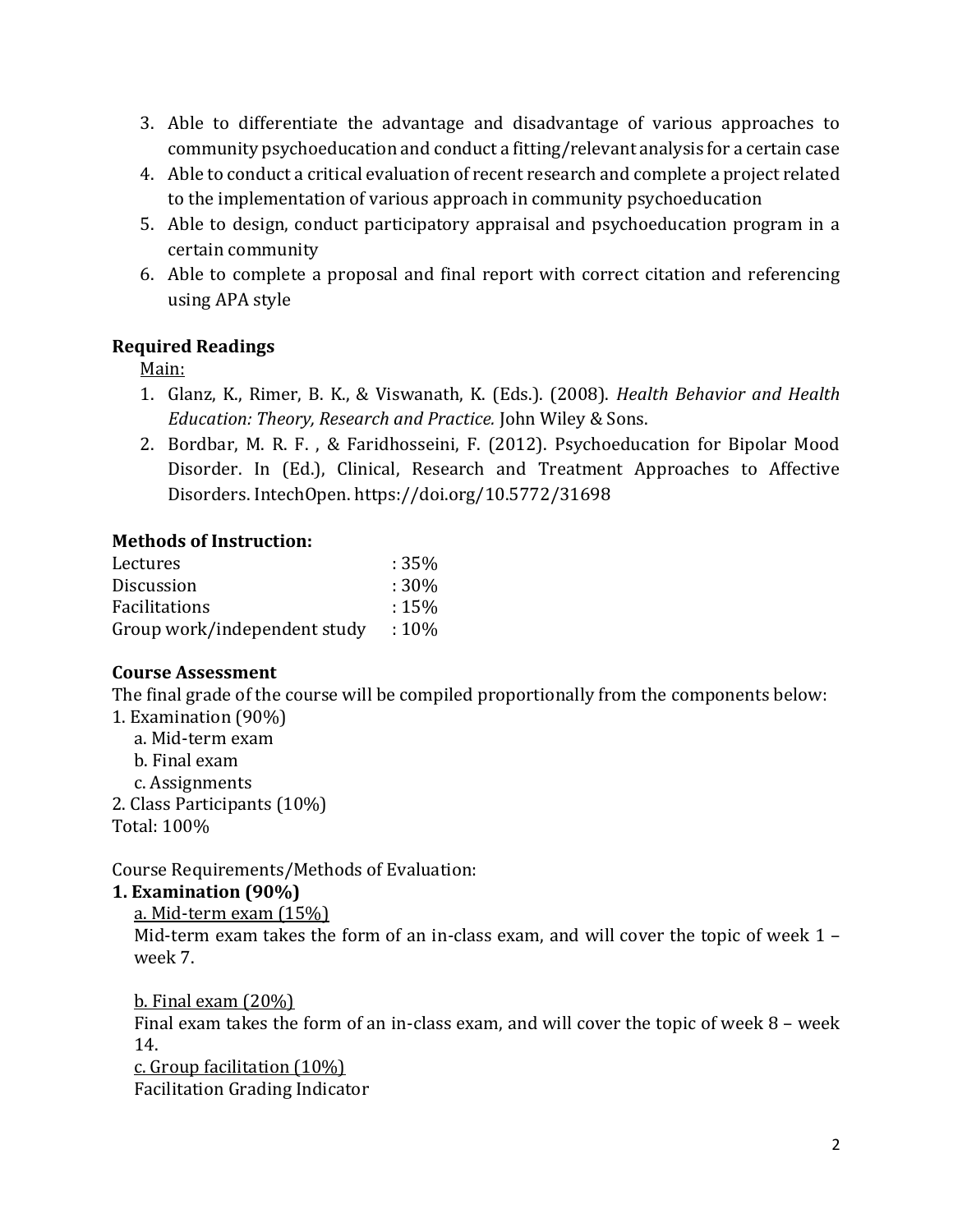| <b>Grading Indicators</b>                           |  |  |
|-----------------------------------------------------|--|--|
| Comprehensiveness                                   |  |  |
| Clear and concise, time discipline                  |  |  |
| Interesting presentation material (PPT, video, etc) |  |  |
| Delivery Method: Attractive and Interactive         |  |  |
| Answer/response to questions                        |  |  |
| <b>TOTAL</b>                                        |  |  |

d. Psychoeducation Design (20%)

Psychoeducation grading indicators

| <b>Grading Indicators</b>                                          | <b>Max Score</b> |
|--------------------------------------------------------------------|------------------|
| Understanding background of the problem (issues, state of the art) |                  |
| Constructing critical understanding of the case                    |                  |
| Originality (copy-paste is not allowed)                            |                  |
| Targeting the right problem                                        |                  |
| Comprehensiveness of the psychoeducation                           |                  |
| <b>TOTAL</b>                                                       | 10               |

### e. Final report (15%)

Paper Grading Indicator

| <b>Grading Indicators</b>                        | <b>Max Score</b> |
|--------------------------------------------------|------------------|
| Reference and in-text citation                   |                  |
| Background problem                               |                  |
| Analysis (easy to understand, clear and concise) | 4                |
| On-time Submission                               |                  |
| <b>TOTAL</b>                                     | 10               |

f. Final presentation of psychoeducation implementation (10%)

Presentation Grading Indicator

| <b>Grading Indicators</b>                           |    |  |
|-----------------------------------------------------|----|--|
| Comprehensiveness                                   |    |  |
| Clear and concise, time discipline                  |    |  |
| Interesting presentation material (PPT, video, etc) |    |  |
| Delivery Method: Attractive and Interactive         |    |  |
| Answer/response to questions                        |    |  |
| <b>TOTAL</b>                                        | 10 |  |

\*) Same score apply to all group members. Exception: if one member shows minimum effort and engagement in the group, then her/his score will be deducted 20 points.

## **2. Class Participations (10%)**

Students are expected to attend class, having required assignments prior to class time, and to actively contribute to the discussion with thoughtful responses, reflections, and questions about the readings. To help create meaningful class discussions, students are encouraged to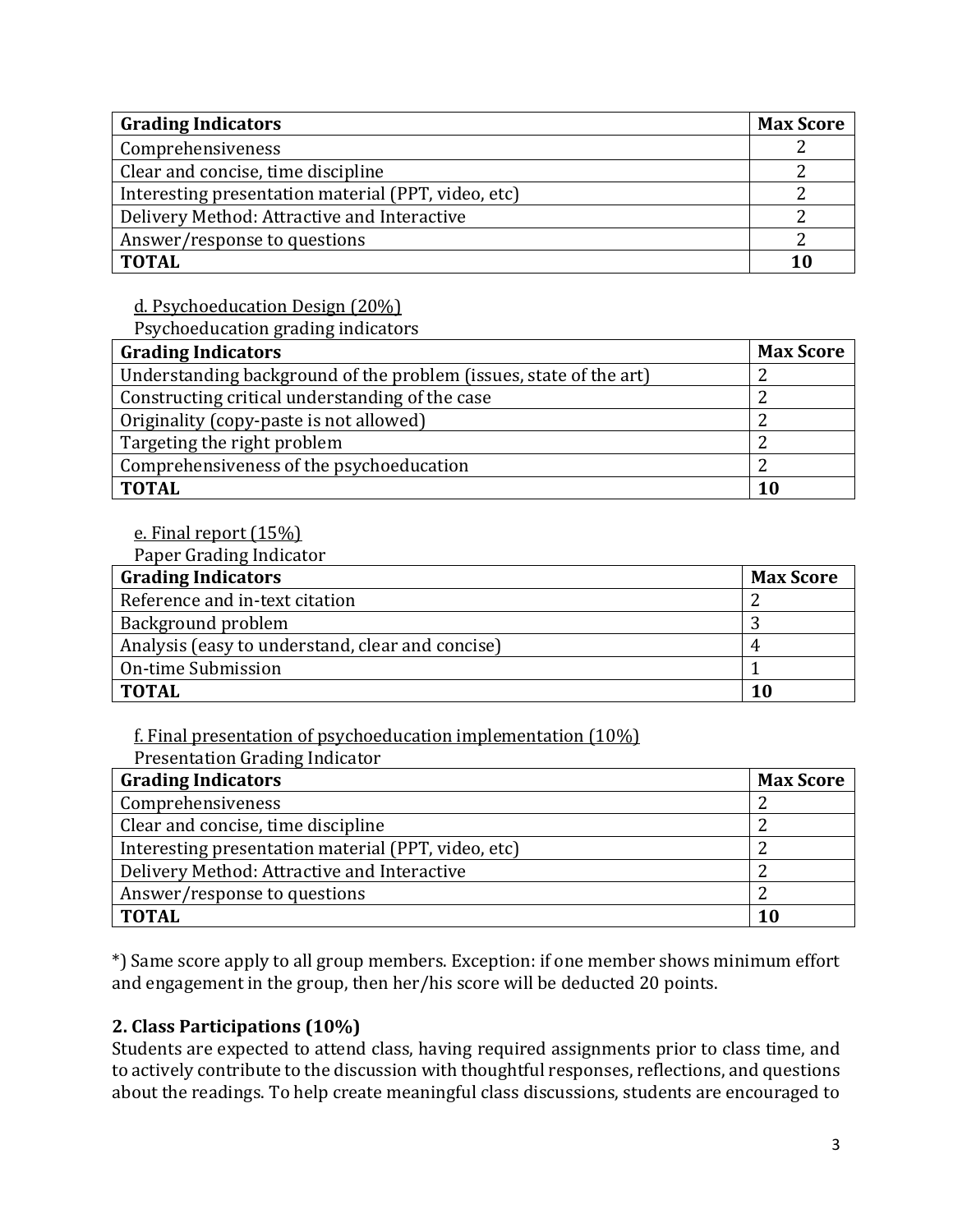review the suggested course readings attached to this course outline. Criteria assessing class participation include the following behaviors and characteristics:

- Regular class attendance (75%)
- Attentive, focused involvement in class discussion (as expressed verbally and nonverbally)
- Contributing thoughtful, reflective comments, questions, or observations about the theories discussed in class
- Listening to others with respect
- Asking questions for clarification
- Allowing yourself to be open-minded, curious, to make mistakes, and to recognize that there will be times when you simply won't be able to make sense of the material we cover. Please ask questions! Please come see me!

Grading:

- 10 Points = 100% attendance, consistent active participation, asks questions, provides insights, raises issues
- 7 9 Points = 90% attendance, frequent active participation, asks questions
- 4 6 Points = 80% attendance, infrequent active participation, answers questions when asked
- 1 3 Points Point = 75% attendance, passive participation, answers questions when asked
- 0 Points = Less than 75% attendance, no participation.

## **Course Policies**

- Excused absences are described in Undergraduate Student Manual/Attendance Policy. Students should attend to 75% of the total lectures, otherwise permission to attend the final examination is not granted which in turn can lead to unsatisfactory grade obtained for this course Three or more absences (excused or unexcused) will necessitate a special advisement meeting with the course instructor and possibly the primary advise or to discuss the student's continuation in the course.
- Late papers will result in a two-point deduction from the paper grade itself for each day late.

In the event of a cancelled class, the instructor reserves the right to schedule a make-up class during exam week.

## **Academic Integrity**

Academic integrity is an ethical policy of academia in which students joining this course is not exempted from. Among the ethical behaviors highlighted in this course, but not limited to, are: (i) learning commitment, reflected as the students meet the attendance requirements, and (ii) honest behavior, demonstrated as the students adhere to the nonplagiarism conduct. A breach of academic integrity can result in A FAILURE OF AN ENTIRE COURSE.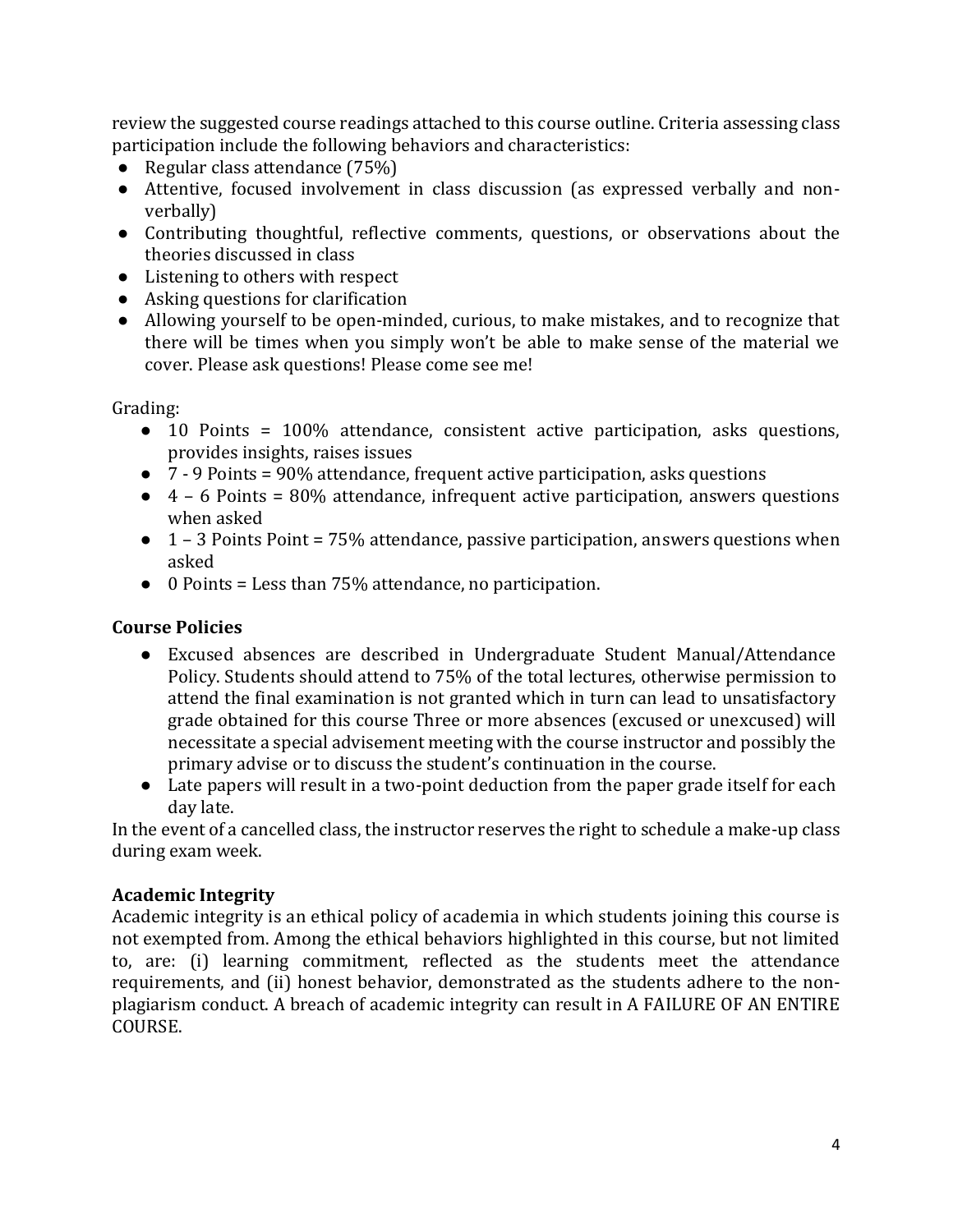### **Attendance Policy**

Attending to lectures demonstrates students learning commitments. As compliance to the Faculty Academic Regulation, students should attend to 75% of the total lectures, otherwise permission to attend the final examination is not granted which in turn can lead to unsatisfactory grade obtained for this course.

### **Plagiarism Policy**

Students should be fully aware that plagiarism is unethical behavior which breaches the academic integrity and therefore may cause serious sanctions, from an unsatisfactory grade to a failure of the entire course. Overall, plagiarism is simply defined as presenting someone else's thoughts or work as your own. This action can vary from having inappropriate academic referencing to deliberate cheating.

Below are the types of plagiarism, students should be aware of:

- 1. **Copying**: using the identical or very similar words to the original text or idea without acknowledging the source. Although most of the time, this action is subject to absentmindedness, it can be perceived as a deliberate action to present someone else's work as our own.
- 2. **Inappropriate paraphrasing**: changing a few words and phrases while still retaining the original structure and content without giving credits to the original sources.
- 3. **Collusion**: denying the contribution of others and claiming the work as a person's individual work. Collusion also includes making your work available to another student for them to copy it, stealing or obtaining another person's work to copy it, taking full responsibility of another person's academic work either voluntarily or with financial gain.

For more information about plagiarism, visit:<http://www.plagiarism.org/>

#### **Changes to Syllabus:**

As a student, you acknowledge receipt of this syllabus and the information herein by continuing to attend this course. As the instructor, I reserve the right to make changes to this syllabus if circumstances warrant such change. All major changes will be provided to you in writing.

#### **Appropriate Use of Electronic Devices in the Classroom**

The use of cell phones or other electronic devices during lectures and lab sessions for texting, talking or any other purpose is disruptive to the other students and, therefore, such use of electronic devices is prohibited. Please be courteous to your instructor and your fellow classmates and turn off all electronic devices and store them properly during class. The use of laptop computers and tablets during lectures and lab sessions must be limited to course activity only. Accessing any social media site (Facebook, Twitter, Instagram, etc.) or personal e-mail accounts during lectures and lab sessions is a violation of classroom policy. Students are prohibited from having cell phones or other electronic devices with them during examinations. During examinations, all electronic devices should be turned off completely and properly stored away.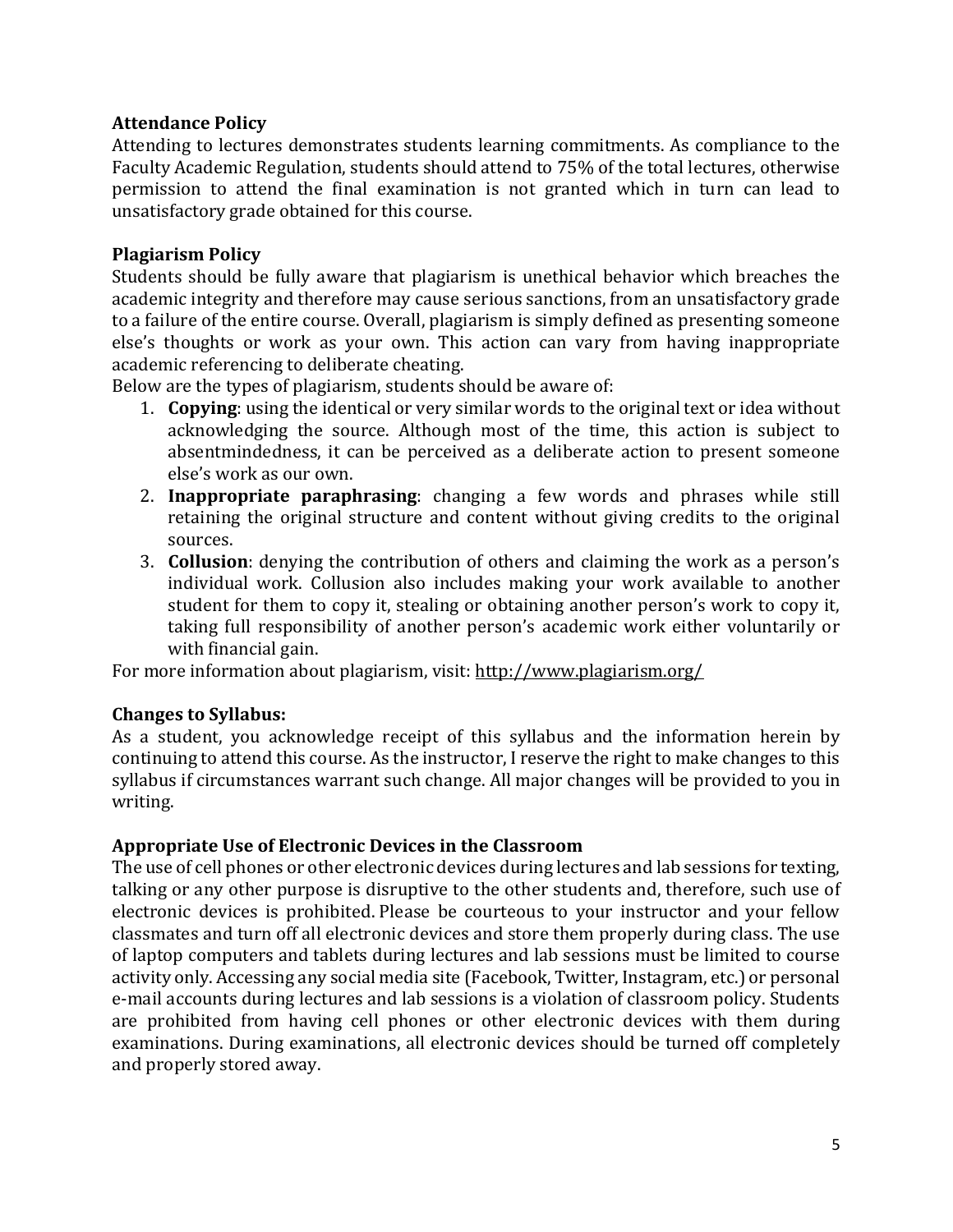**Grading System:** The table below shows grade totals and corresponding letter grades for the course. Course grade totals ending in .95 or higher are rounded up to the next whole number.

| A+             | 98-100 |
|----------------|--------|
| A              | 92-97  |
| $A -$          | 89-91  |
| A/B            | 86-88  |
| $B+$           | 80-85  |
| B              | 77-79  |
| $B -$          | 74-76  |
| B/C            | 70-73  |
| $C+$           | 67-69  |
| C              | 64-66  |
| $\mathsf{C}$ - | 60-63  |
| C/D            | 57-59  |
| D+             | 54-56  |
| D              | 50-53  |
| E(T)           | < 50   |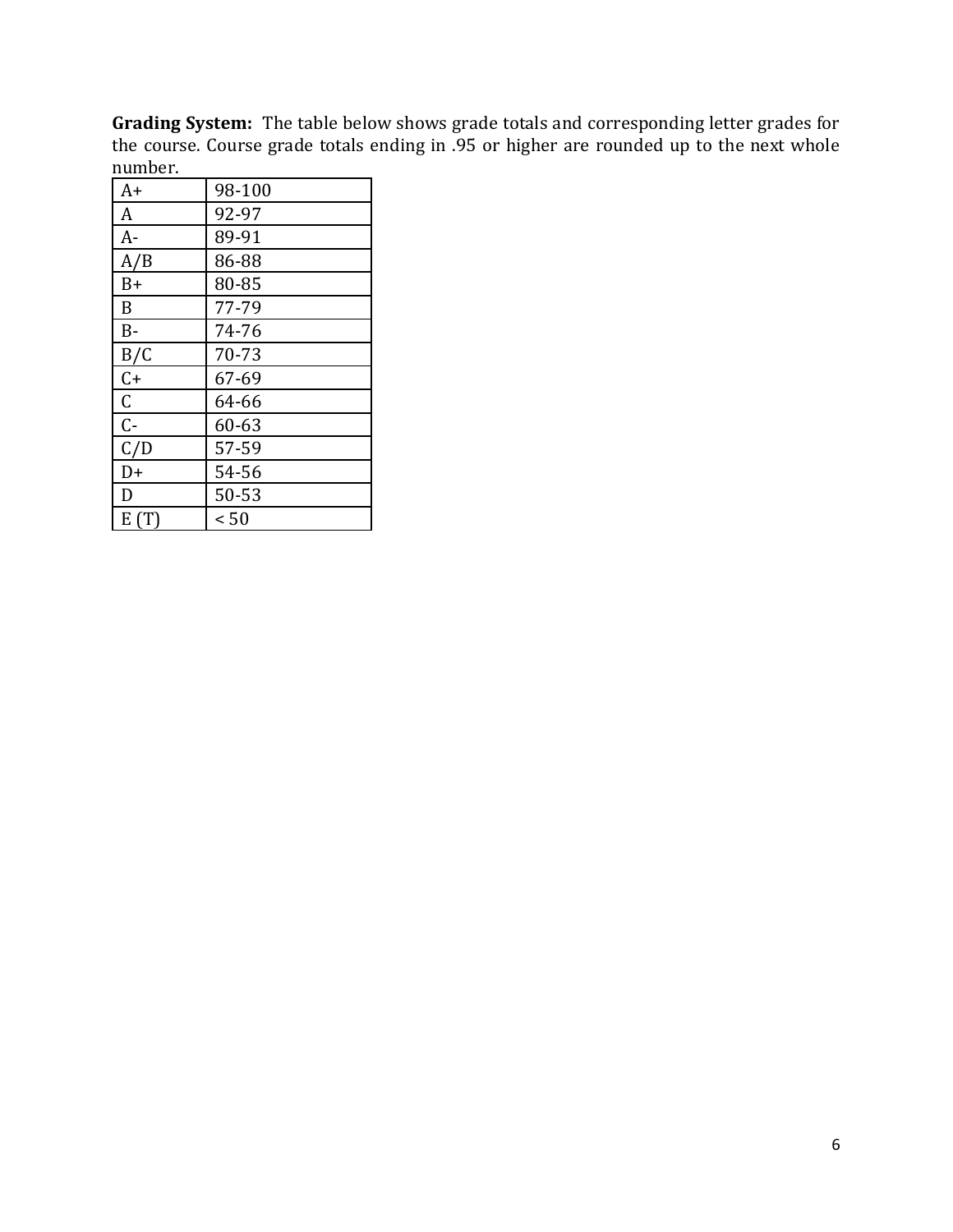# **Course Calendar:**

| <b>Meeting</b> | Day &       | <b>Topics</b>                                                                                                          | <b>Learning &amp; Teaching Methods</b>                                                                                                          | <b>Assessment</b>        |
|----------------|-------------|------------------------------------------------------------------------------------------------------------------------|-------------------------------------------------------------------------------------------------------------------------------------------------|--------------------------|
|                | <b>Date</b> |                                                                                                                        |                                                                                                                                                 |                          |
| 1              |             | Definition (community health<br>prevention & promotion,<br>psychoeducation<br>The concept of ecological<br>perspective | Lecture, Discussion                                                                                                                             | $\overline{\phantom{a}}$ |
| $\overline{2}$ |             | Community empowerment<br>$\overline{a}$<br>principles<br>Community empowerment<br>elements                             | Pre-class reading, Group facilitation<br>(video)<br>Visit to a local NGO that runs<br>with<br>community<br>program<br>psychoeducation elements. | Group facilitation       |
| 3              |             | Theory of reasoned action<br>$\overline{a}$<br>Theory of planned behavior<br>Integrated belief model                   | Pre-class reading, Group facilitation,<br>Lecture, Discussion,                                                                                  | Group facilitation       |
| 4              |             | Transtheoretical model<br>$\blacksquare$<br><b>Stages of Change</b>                                                    | Pre-class reading, Group facilitation,<br>Lecture, Discussion,                                                                                  | Group facilitation       |
| 5              |             | Social cognitive theory<br>$\overline{\phantom{a}}$<br>Social networks and social<br>support                           | Pre-class reading, Group facilitation,<br>Lecture, Discussion,                                                                                  | Group facilitation       |
| 6              |             | Diffusion of innovations<br>$\overline{\phantom{0}}$<br>Social ecological model                                        | Pre-class reading, Group facilitation,<br>Lecture, Discussion,                                                                                  | Group facilitation       |
| 7              |             | Community facilitation skills                                                                                          | Pre-class reading, Group facilitation,                                                                                                          | Group facilitation       |